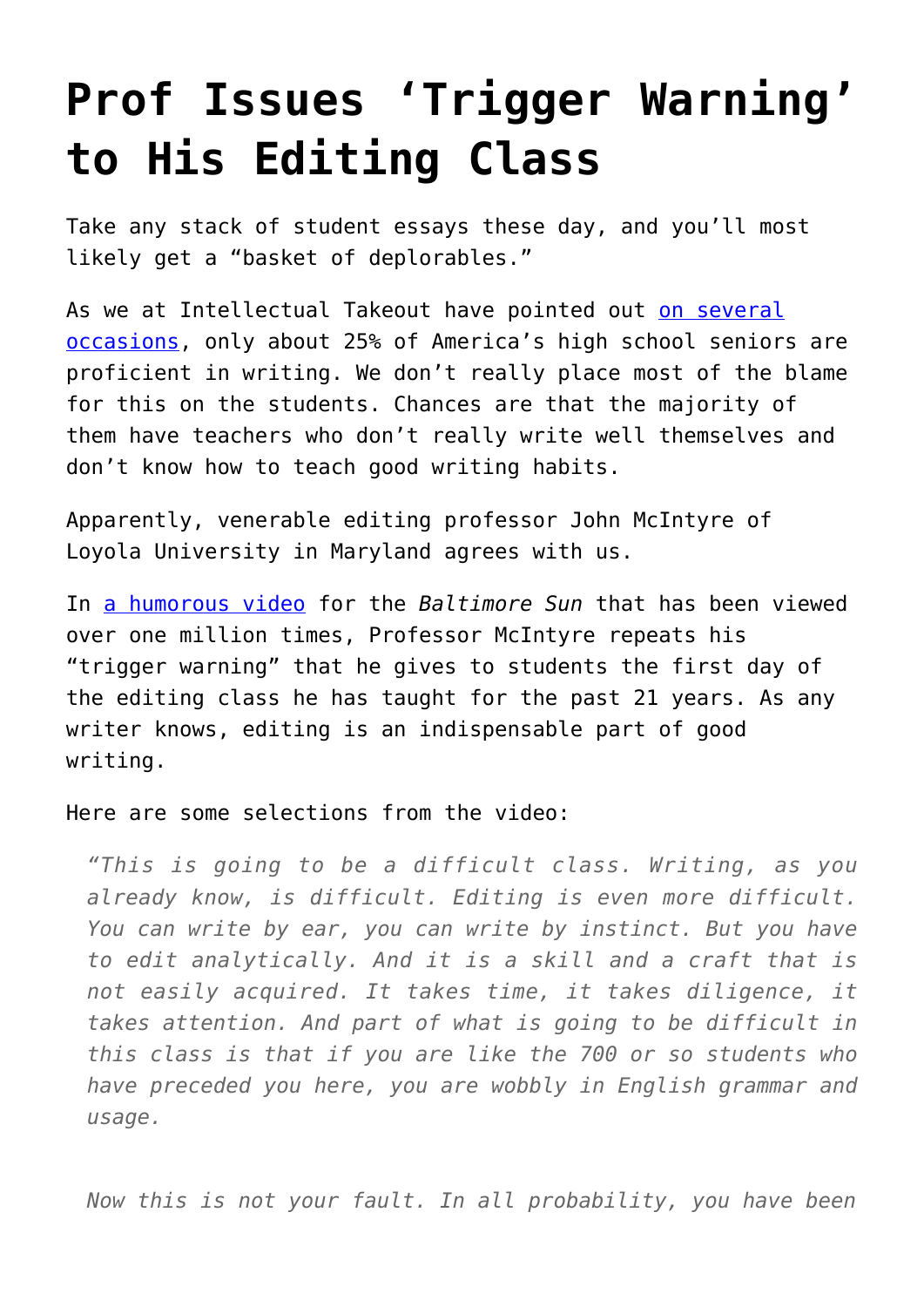*the victim of bad teaching. That is, you have either not been taught proper grammar or usage at all, or you have been taught rubbish.*

*[…]*

*Now, one student wrote in an evaluation: 'He just did the same thing over and over, day after day.'*

*And that is exactly it. Editing is done word by word, sentence by sentence, paragraph by paragraph, and it is done that way every time. And we will go over texts of appalling dullness, and you will be charged with taking what is defective, and rendering it merely mediocre. Because that is pretty much the most that editing can ever accomplish.*

*Now, part of the dullness comes to this, and I want to tell you what one of your predecessors wrote at ratemyprofessors.com: He is a horrible teacher. DO NOT TAKE HIM. The course is interesting, but this guy's a stiff who thinks he knows it all. You will leave this class so confused and end up with a grade that definitely deserves to be better than what you actually get. Don't get me wrong, he's a funny guy, but not worth it.'*

*Well, I can show you how it's done. I can explain the basics of grammar and usage so that you can pick up on the most common errors. I can identify for you the spots where you are shaky. I can show you where the language is shifting and where you will have to make judgments. I will show you how to identify the problems, the errors, the flaws in a text so that you can pick it up out of the gutter, brush it off, wipe it down, clean it up, shave it, make it respectable. You will*